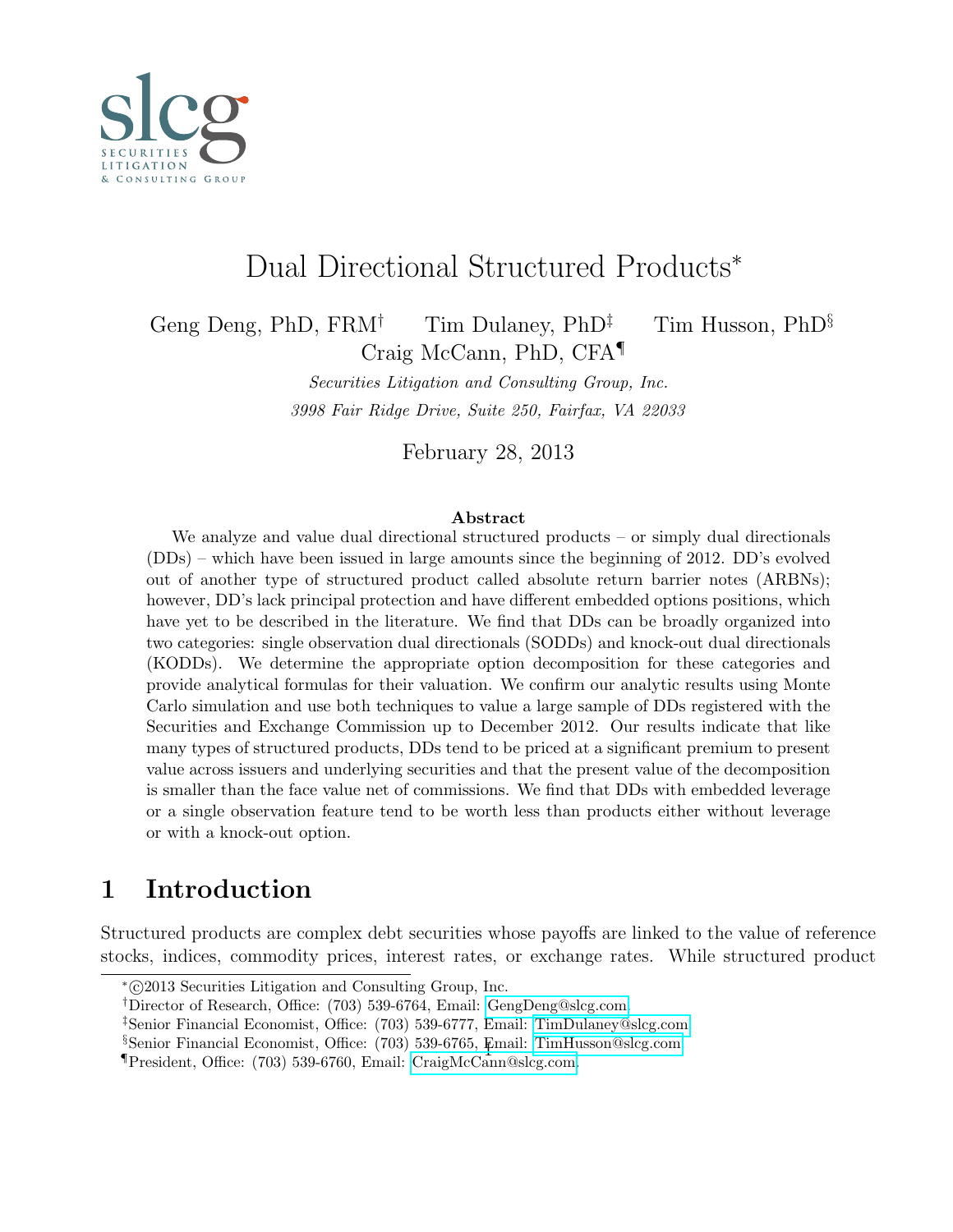issuances have grown over the past decade, they have also become more complex [\(McCann and](#page-17-0) [Luo, 2006;](#page-17-0) [Henderson and Pearson, 2010\)](#page-17-1), especially by exposing investors to all, some, or none of the underlying security's downside risk. Structured products often have discontinuous payoffs which would typically only be available to derivatives traders and other sophisticated investors trading complex options.

Dual directional structured products – or simply dual directionals (DDs) – can yield positive payoffs if the underlying security's return over the life of the note is positive or if it is negative within a certain range. However, if the gains or losses are outside of that range, the investor's gains are capped on the upside and the investor can lose much or all of her investment on the downside.

DDs embed what is known to options traders as a 'straddle' position on the underlying security. Straddle positions are taken by buying both an at-the-money call and an at-the-money put. An options trader with a straddle position then achieves a payout that is a function of the absolute value of the return—essentially profiting from a deviation from current levels, whether positive or negative. Straddles do not reflect a directional bet on future price movements, but instead are a bet on future volatility. DDs differ from pure straddle positions in that gains in the value of the underlying security above the range of the straddle payoff are generally capped, and losses in the value of the underlying security beyond that range lead to losses for the DD investor, including perhaps a total loss of principal.

DDs are similar to another type of structured product, absolute return barrier notes (ARBNs), and occasionally still carry this brand name. The structure of ARBNs prior to 2010 featured principal protection and returned the the absolute value of the underlying asset return within a certain range. While widely issued from 2007 to 2009, ARBNs disappeared from the market for 18 months in 2010-2011. When they returned in late 2011, they had a new payout structure that combined some aspects of the conventional structure with features of buffered leveraged products – eg, buffered PLUSes. The new structure dropped the principal protection and capped the upside returns while keeping the exposure to the absolute value of the underlying return, making ARBNs of today identical in structure to dual directionals.

The literature has shown that structured products are generally overpriced even beyond the high commissions disclosed in the filings. [Deng et al.](#page-16-0) [\(2010\)](#page-16-0) report that the average fair value of reverse convertibles was just 93% of the offering price. These findings are consistent with those of [Hern´andez et al.](#page-17-2) [\(2007\)](#page-17-2), [Szymanowska et al.](#page-17-3) [\(2009\)](#page-17-3) and [Henderson and Pearson](#page-17-1) [\(2010\)](#page-17-1). Similarly, our analysis of ARBNs in [Deng et al.](#page-16-1) [\(2011\)](#page-16-1) finds that the average fair value of ARBNs in our sample was approximately 95% of the offering price.

DDs were first issued in May 2008 and continued to be released sporadically over the next few years. In early 2012, new issues of DDs increased significantly and it is this renewed interest that motivates this study. In this paper, we analyze and value more than 100 DDs issued up to December 2012. We find that, like many varieties of structured products, the present value of DDs tends to be significantly below par, and is critically dependent on a variety of risk factors which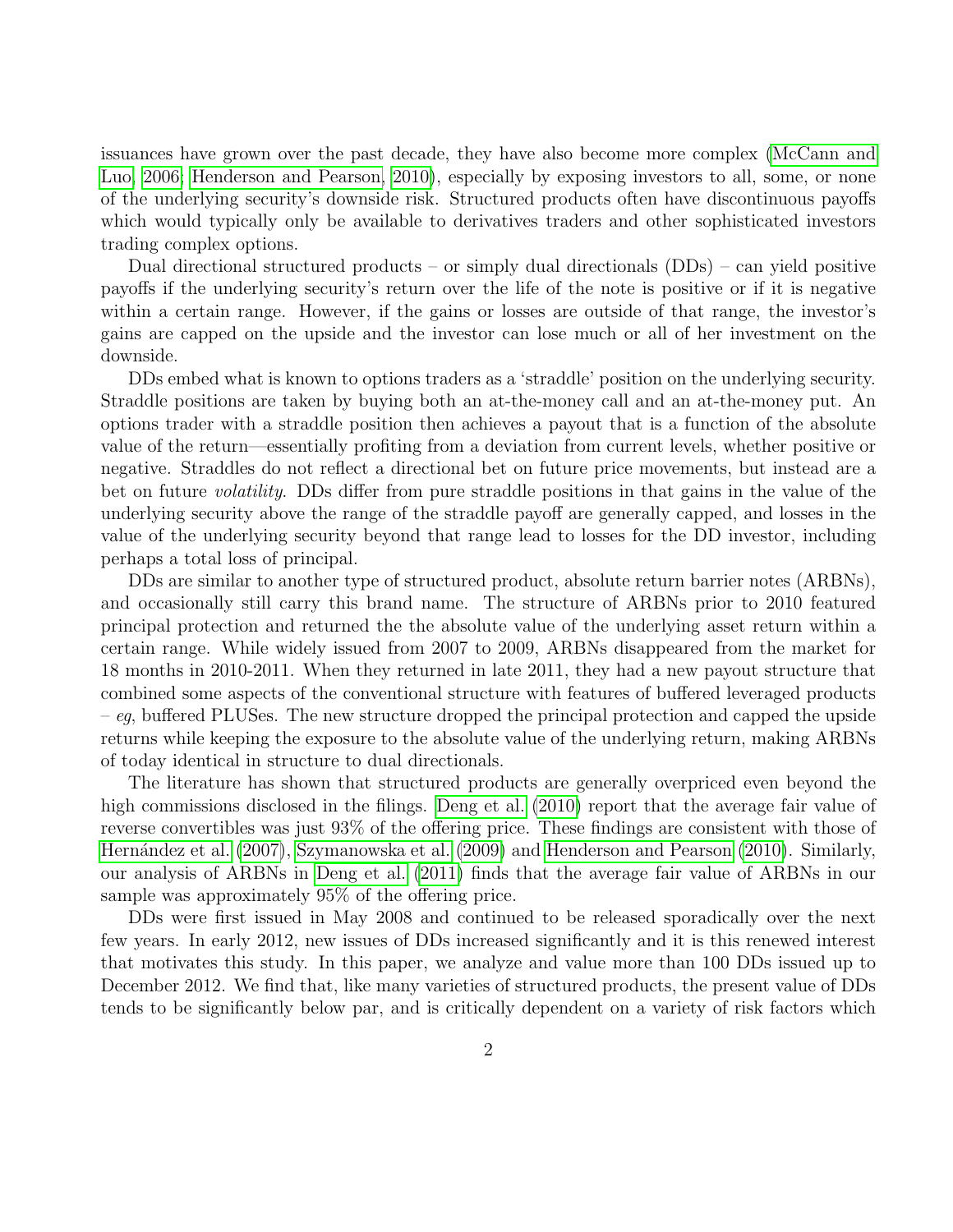may not be transparent or easily understood by retail investors.

### 2 Features of Dual Directionals

#### 2.1 General Features of SPs

Structured products are debt securities issued primarily by banks and sold through brokers to retail or institutional investors.<sup>[1](#page-2-0)</sup> Structured products have complex payouts that are linked to the return of a particular security, index, or basket of securities. There are now a wide variety of structured product types, but most can be thought of as combinations of options positions. Structured products can be customized in size, maturity, underlying security, and a variety of other features. These products often pay substantial commissions, which has helped make them a \$100 billion global industry.<sup>[2](#page-2-1)</sup>

As debt securities, structured products are subject to the credit risk of the issuer. Also, most structured products are linked to price appreciation in their underlying assets, but not total returns, essentially forgoing dividend payments. For most structured products there is no public secondary market, and liquidity can be low over very long terms to maturity. Structured products' complexity makes valuation difficult, but closed-form solutions exist for many structured product types and many others can be valued with other approaches, such as Monte Carlo simulation [\(Deng et al., 2012b\)](#page-17-4).

#### 2.2 Dual Directional Structured Products

Dual directionals are structured products which do not issue coupons and whose value derives from the payout at maturity dependent on an underlying security or index. Investors in dual directionals participate in the returns of the underlying asset at some level if the asset increases in value. Dual directionals typically have a return that corresponds to leveraged or unleveraged exposure to the positive return of an underlying asset, subject to a cap. Investors also realize a positive return if the underlying asset decreases in value within a prespecified range – up to the barrier level – and lose principal if the asset decreases in value outside of that range. The payout diagram for a typical unleveraged dual directional is shown in Figure 1(a) and for a typical leveraged dual directional in Figure 1(b).

<span id="page-2-1"></span><span id="page-2-0"></span><sup>&</sup>lt;sup>1</sup>For an extensive introduction to structured products, see [\(Henderson and Pearson, 2010\)](#page-17-1).

<sup>2</sup>According to Bloomberg Structured Notes Brief dated January 5, 2012, \$101.7 billion in structured notes were sold in 2011 on 4,406 offerings amongst the top 20 global issuers. According to their 2012 Review dated January 3, 2012, \$104.1 billion in structured notes were sold in 2012.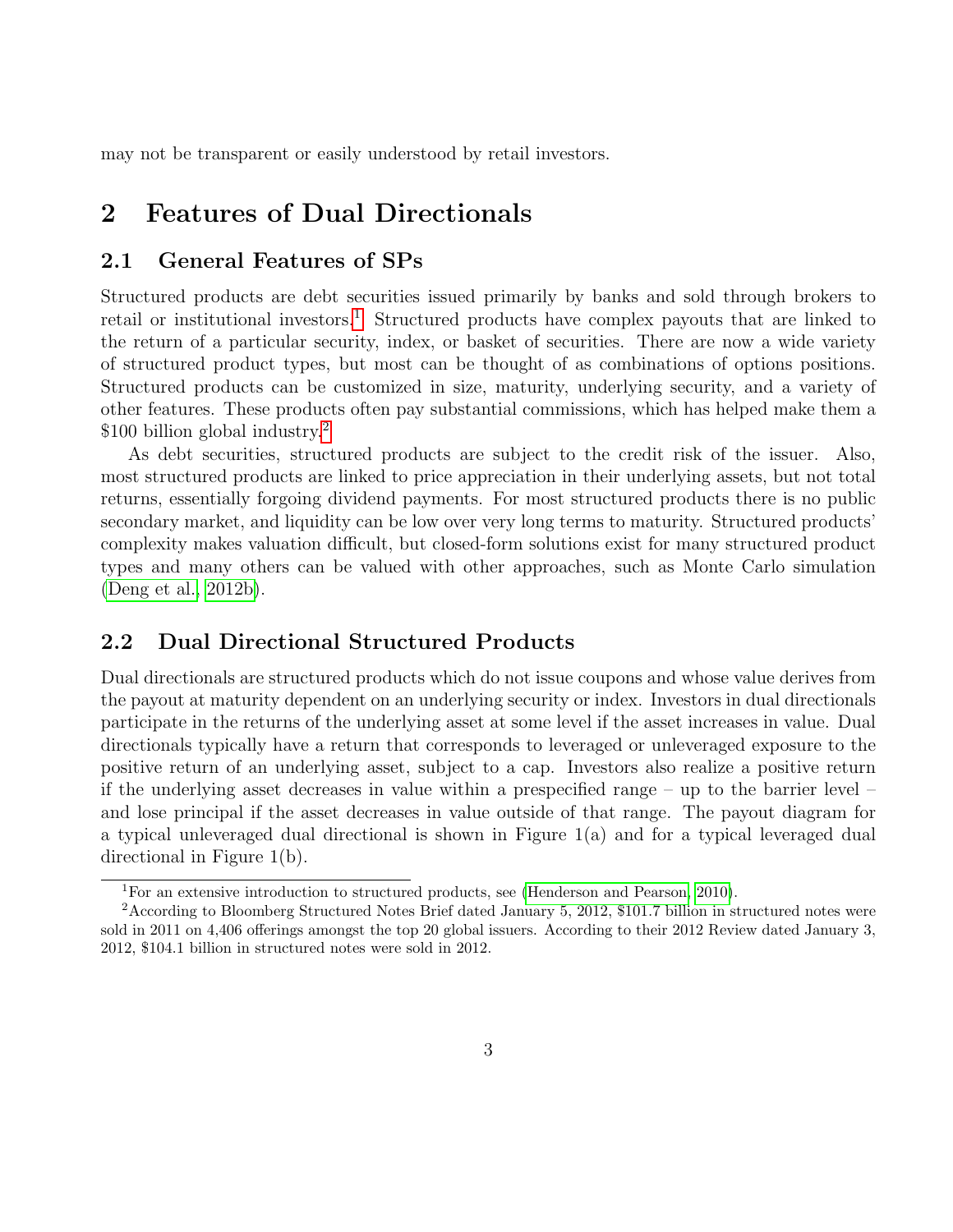

Figure 1: Payout diagrams for an unleveraged DD, a 1.5 leveraged DD and a buffered DD; the DDs have a cap of 125% and a trigger of 75%

(c) Single Observation with Barrier

Dual directionals can be generally categorized as single observation (SODDs) or knock-out (KODDs). SODDs have a payout that depends only on the underlying asset's value at the final valuation date – usually less than two weeks prior to the maturity of the notes. Figure 1(c) offers a graphical depiction of such a final payout. SODDs sometimes offer a buffered exposure to downside returns such that returns beyond the lower barrier are not applied to the principal investment on a one-to-one basis.

KODDs, on the other hand, have a trigger feature such that depreciation of the underlying asset beyond the barrier level removes the possibility of positive returns on the note if the asset has depreciated in value as of the final observation date.<sup>[3](#page-3-0)</sup> Within our sample, no KODDs offer

<span id="page-3-0"></span><sup>&</sup>lt;sup>3</sup>The barrier feature in DDs is typically triggered if the closing value of the reference asset on any trading day within its term is less than the barrier level. Intraday fluctuations therefore do not trigger the barrier feature.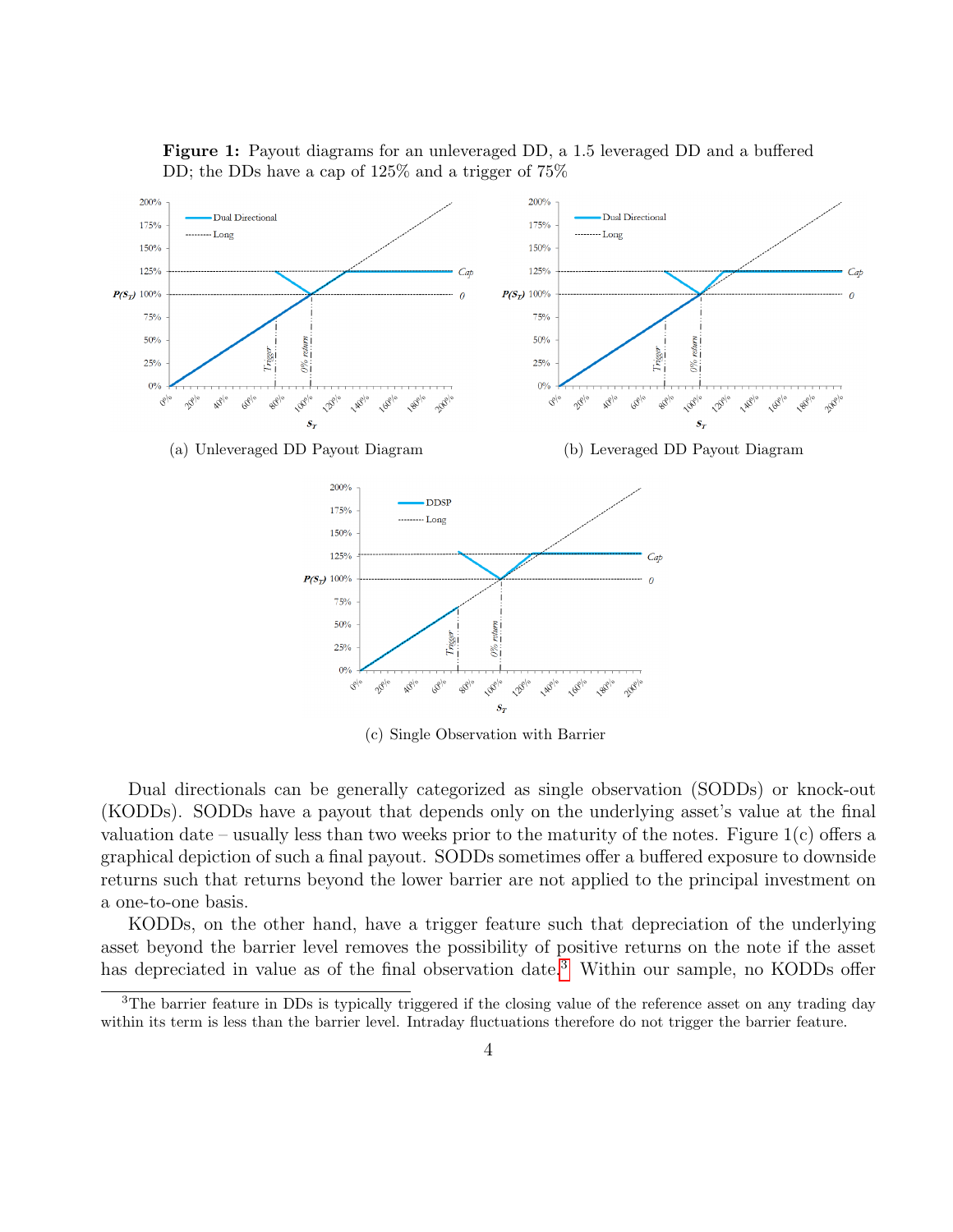buffered exposure to negative returns of the underlying asset. KODDs will be less valuable than SODDs with otherwise identical product features.

Importantly, the V-shaped region in DD payoff diagrams represents exposure to the absolute value of returns within that narrow range—essentially, the investor receives a payment that is dependent on the deviation of the underlying price from its initial value, also known as its 'realized volatility' over the term of the note. This volatility dependence could be advantageous for investors who are neither particularly bearish nor bullish on the underlying asset.

### 2.3 The Market for Dual Directionals

We have collected all of the DD issuances prior to December 2012 from their 424B2 filings with the Securities and Exchange Commission. We performed a full-text search of all 424B2s using the third-party service EDGAR Pro.<sup>[4](#page-4-0)</sup> We searched for filings which contained the strings "Dual" Directional" or "Absolute Value" which were not autocallable and did not protect principal. This search resulted in more than 500 filings that met the full-text search criteria. After removing preliminary filings and false-positives from this set, we were left with 125 DDs issued between May 2008 and December  $2012<sup>5</sup>$  $2012<sup>5</sup>$  $2012<sup>5</sup>$ 

JP Morgan Chase sold the first dual directional in May 2008 and followed this offering with nearly a dozen more amounting to nearly \$74 million in DDs in the summer of 2008. Soon after several other issuers began offering DDs. In our sample, the major issuers of DDs were Goldman Sachs, JP Morgan Chase, Morgan Stanley and Credit Suisse. Together these issuers account for more the 80% of the aggregate issue size for all DDs. Figure [2](#page-5-0) includes a more detailed summary of the market segmented by issuer.

<span id="page-4-1"></span><span id="page-4-0"></span><sup>4</sup><http://pro.edgar-online.com/>

<sup>5</sup>Dual directional products are also issued in the European structured product market, where the brand names may differ. For example, we have seen European products labeled 'Twin-Win' securities that are examples of what we call dual directionals.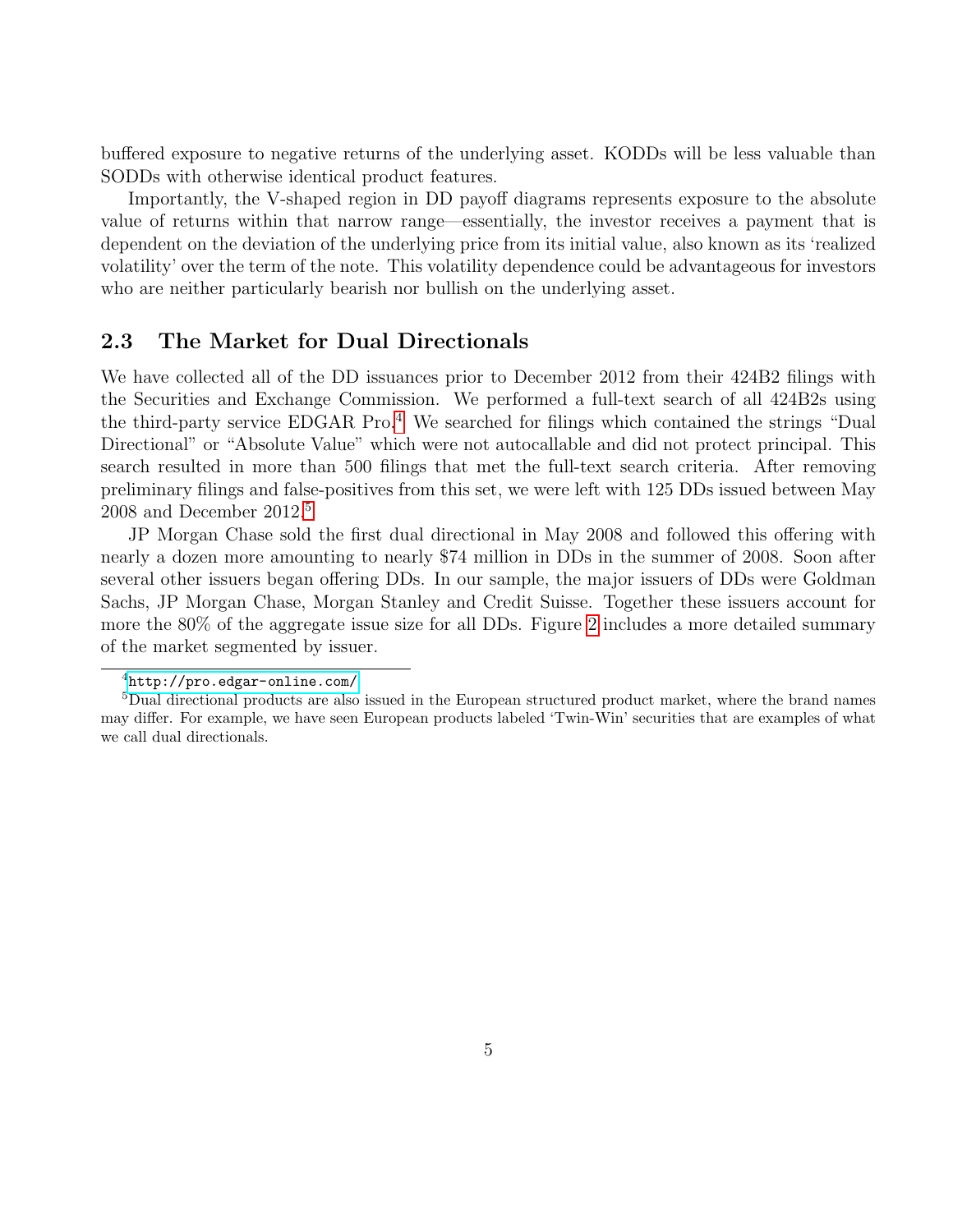

<span id="page-5-0"></span>Figure 2: Dual directional market summary by issuer based on issue size

The assets underlying the DDs have varied over time, but the primary underlying assets have been the S&P 500 index and Apple stock (AAPL). Figure [3](#page-5-1) includes a more detailed summary of the market segmented by underlying asset.



<span id="page-5-1"></span>Figure 3: Dual directional market summary by underlying index based on issue size

We can further break down the issuance of DDs into the types of DDs offered by these issuers.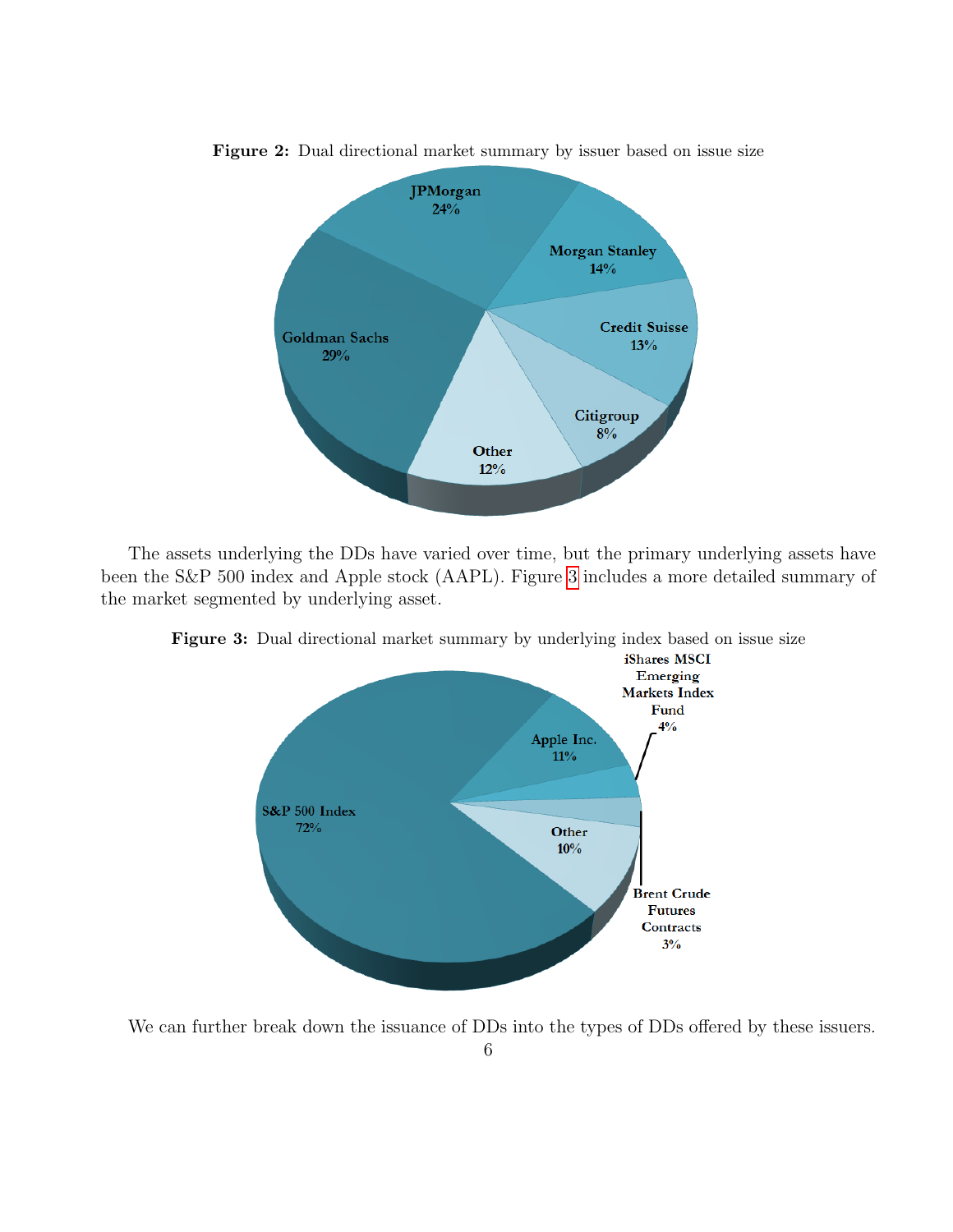<span id="page-6-0"></span>Table [1](#page-6-0) categorizes the number of Single Observation DDs by issuer and gives the average issue size for single observation DDs.

|                 | DD <sub>s</sub> with | DDs without | Average Issue   |
|-----------------|----------------------|-------------|-----------------|
| Issuer          | Leverage             | Leverage    | Size (millions) |
| JP Morgan Chase | 15                   |             | \$7.1           |
| Morgan Stanley  | 14                   | 5           | \$8.2           |
| Credit Suisse   |                      |             | \$11.8          |
| Citigroup       | 10                   |             | \$9.6           |
| Other Issuers   | 8                    |             | \$6.8           |

Table 1: Number and average issue size of single observation DDs within our sample

<span id="page-6-1"></span>Fewer knock-out DDs have been issued than single observation DDs – 47 knock-out DDs were issued compared with 78 single observation DD Table [2](#page-6-1) summarizes the issuance of these structured products prior to December 2012.

Table 2: Number and average issue size of knock-out DDs within our sample

|                 |          | $\text{DDs}$ with $\mid$ DDs without | Average Issue   |
|-----------------|----------|--------------------------------------|-----------------|
| Issuer          | Leverage | Leverage                             | Size (millions) |
| Goldman Sachs   |          |                                      | \$29.5          |
| JP Morgan Chase |          | 16                                   | \$6.5           |
| Credit Suisse   |          | 5                                    | \$2.3           |
| Other Issuers   |          |                                      | \$3.9           |

Finally, Table [3](#page-7-0) summarizes the average parameter values for each category of DDs issued prior to December 2012. The leveraged version of DDs generally have a higher commission and a longer term in years when compared to their unleveraged counterparts. Unleveraged DDs tend to be issued in larger sizes.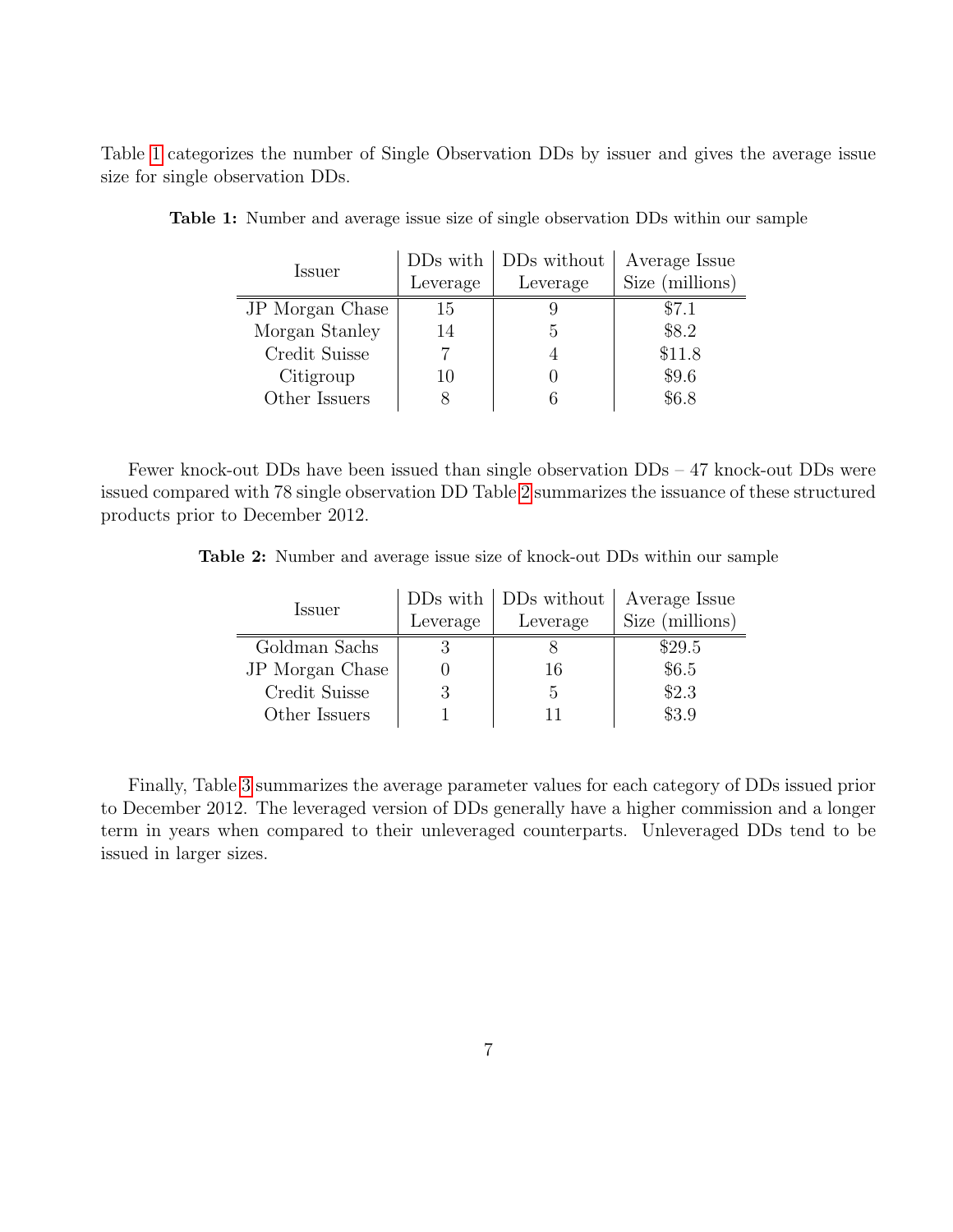<span id="page-7-0"></span>

|                 | <b>SODDs</b> |             | <b>KODDs</b> |                         |
|-----------------|--------------|-------------|--------------|-------------------------|
| Parameter       | Leveraged    | Unleveraged |              | Leveraged   Unleveraged |
| Commission      | $1.6\%$      | $1.4\%$     | $1.5\%$      | $1.3\%$                 |
| Maximum Return  | 24\%         | 21%         | 50%          | 24\%                    |
| Lower barrier   | $-16\%$      | $-21\%$     | $-31\%$      | $-28\%$                 |
| Issue size (MM) | \$7.2        | \$10.7      | \$3.3        | \$11.8                  |
| Term (years)    | 1.5          | 14          | 2.0          | 13                      |

Table 3: Average parameter values within our sample of DDs

## 3 Option Decomposition of Dual Directionals

Like most structured products, dual directionals can be decomposed into zero-coupon bonds, barrier options, binary options, and European options. The precise options required depend on the particular product features, but broadly speaking the decomposition falls into one of two categories: knock-out dual directionals (KODDs) and single observation dual directionals (SODDs).

#### 3.1 Knock-out Dual Directionals

KODDs combine a zero coupon bond with the same maturity as the structured product with at least four option positions. Although the choice of decomposition is not unique, one choice is a (1) long an at-the-money (ATM) put, (2) short two knock-in puts, (3) long an ATM call, and (4) short an out-of-the-money (OTM) call. Figure [4](#page-8-0) graphically depicts this decomposition. The knock-in level of the puts sets the lower barrier and the strike price of the OTM call sets the upper trigger. If the dual directional leverages the positive returns of the underlying below the maximum return, then the number of call options should be increased proportionally.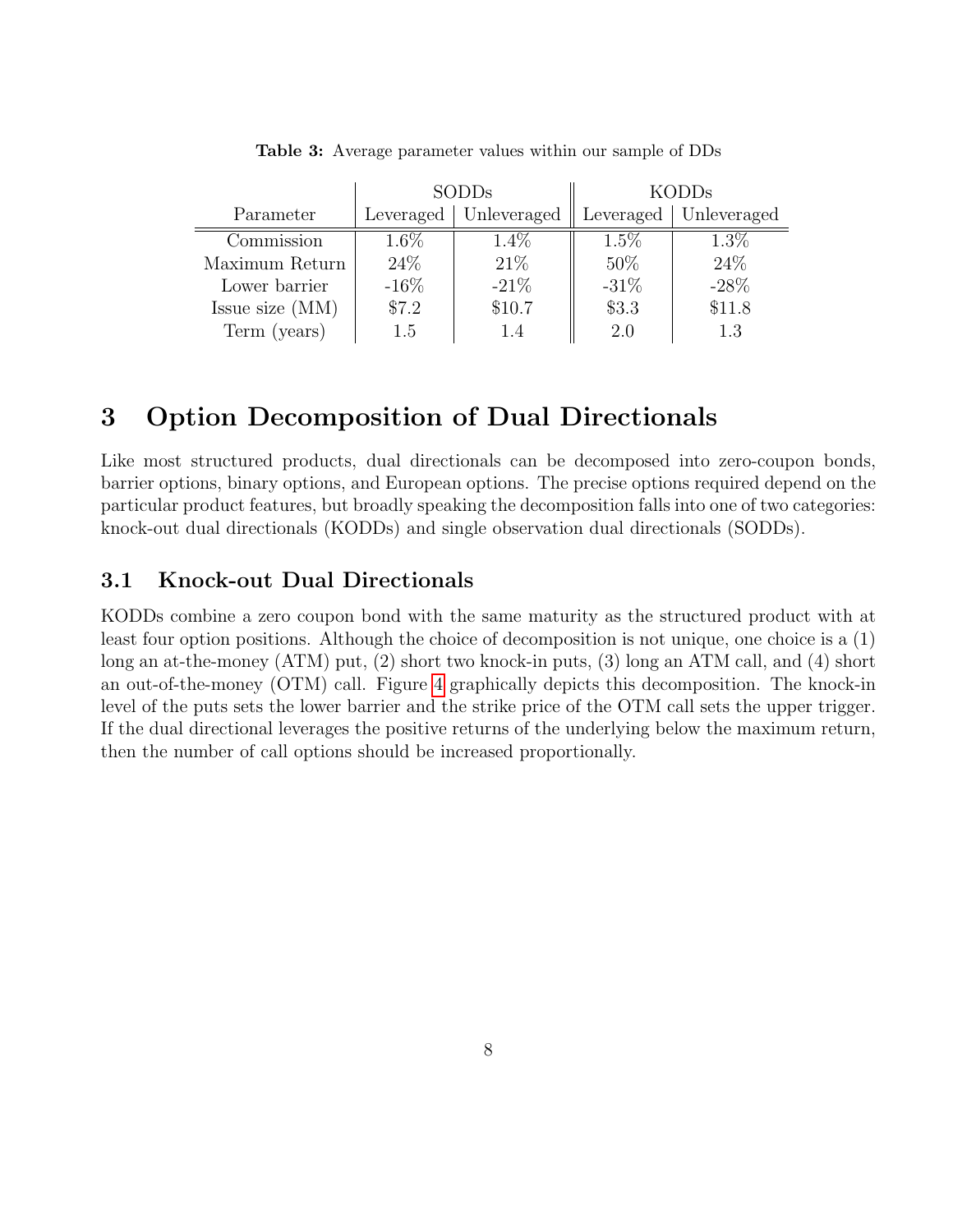<span id="page-8-0"></span>

Figure 4: Option decomposition of a knock-out dual directional

### 3.2 Single Observation Dual Directionals

SODDs combine a zero coupon bond with at least five option positions. One choice is (1) long an ATM put, (2) short asset-or-nothing (AON) puts, (3) short OTM put, (4) long an ATM call, and (5) short an OTM call. Figure [5](#page-9-0) graphically depicts this decomposition. The asset-or-nothing binary puts give the discontinuity around the lower barrier and the strike price of the OTM call sets the upper trigger. By increasing the number of asset-or-nothing put options, a buffer can be included on the negative returns beyond the trigger level. In an identical fashion to the KODDs, leverage on positive returns can be included by increasing the number of call options proportionally. Leveraging the upside in the straddle effectively makes the product look more like a strap than a straddle.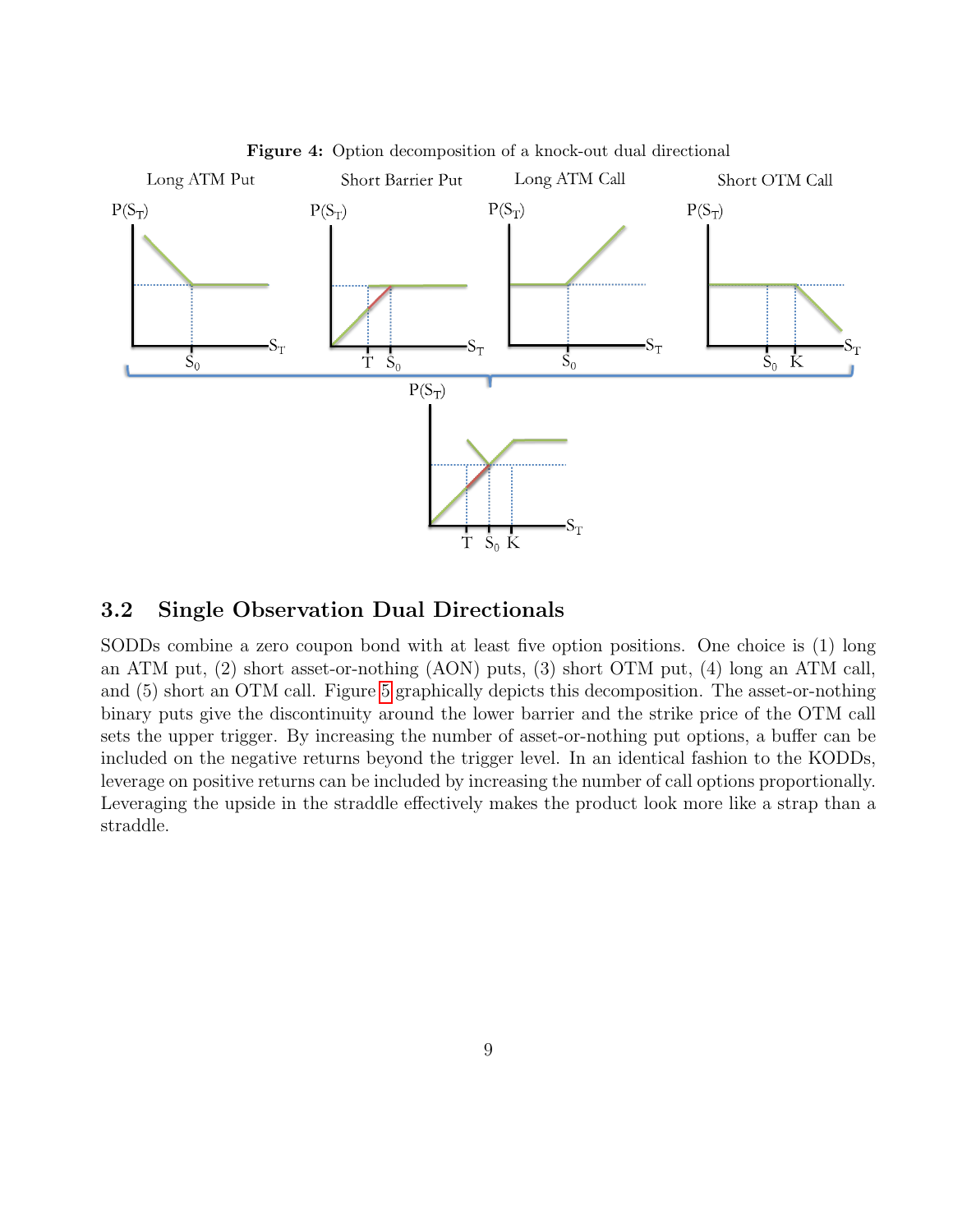<span id="page-9-0"></span>

4 Valuation of Dual Directionals

#### 4.1 Model

Our valuation of DDs follows the Black-Scholes model with risk-neutral assumptions [\(Black and](#page-16-2) [Scholes, 1973;](#page-16-2) [Merton, 1973\)](#page-17-5). The reference asset's price is a generalized Brownian motion

$$
dS_t = (r - q)S_t dt + \sigma S_t dW_t,
$$
\n<sup>(1)</sup>

where r is the risk-free rate, q is the dividend yield, and  $\sigma$  is the volatility of the price process.<sup>[6](#page-9-1)</sup> If we assume the price of the structured product  $V(S, t)$  is a function of time  $t \in [0, T]$  and the reference asset's price  $S \in [0,\infty)$ , the Black-Scholes formula implies that a structured product's dynamic value can be expressed as the following PDE:

$$
\frac{\partial V}{\partial t} + \frac{1}{2}\sigma^2 S^2 \frac{\partial^2 V}{\partial S^2} + (r - q)S \frac{\partial V}{\partial S} - (r + \bar{c})V = 0,\tag{2}
$$

where  $\bar{c}$  is the credit default swap (CDS) spread on the contemporaneously issued debt by the issuer with a similar tenor to the structured product. Structured products are unsecured debt

<span id="page-9-1"></span><sup>&</sup>lt;sup>6</sup>Throughout this paper, we assume r, q, and  $\sigma$  are constant and continuously compounded over the product's term  $[0, T]$ . For simplicity, we omit the subscript t from  $S_t$ .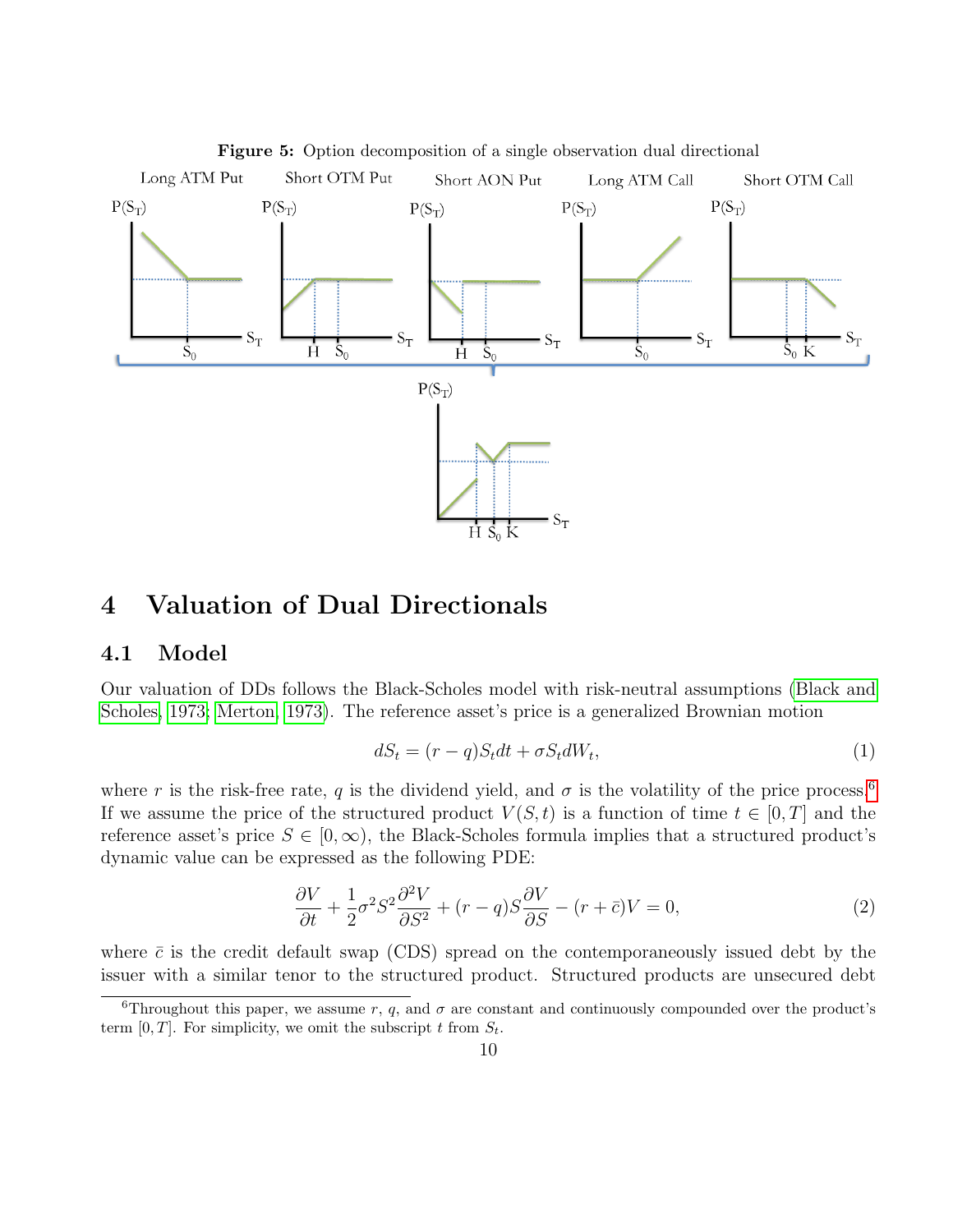securities, and hence lose value if the issuer defaults. It is therefore essential to include the issuer's credit risk  $\bar{c}$  in the PDE to calculate the structured product's present value. [\(Hull, 2011;](#page-17-6) [Jarrow](#page-17-7) [and Turnbull, 1995;](#page-17-7) [Baule and Tallau, 2011\)](#page-16-3) discuss the adjustment of derivative valuations for counterparty credit risk. Credit risk affects the prices of structured products as it does other forms of corporate debt. This is reflected anecdotally by the fact that prices of Bear Stearns debt dropped significantly in March 2008, and bounced back when JP Morgan announced its acquisition.<sup>[7](#page-10-0)</sup>

#### 4.2 Option Decomposition of Dual Directionals

Let  $P_{di}(S_0; H, K, T)$  represent the value of a down-and-in put option with strike K and barrier H expiring T years from now on an asset with initial price  $S_0$ . Similarly let  $P_c(S_0; K, T)$  be a European call option and  $P_p(S_0; K, T)$  be a European put with strike K expiring in T years on an asset with initial price  $S_0$ .

Assume the knock-out dual directional matures in T years and that a positive return during the term of the note is leveraged by a factor  $L^8$  $L^8$ . The value of a \$1,000 face-value KODD with cap K, lower trigger price H and valuation date asset value  $S_0$  is given by

<span id="page-10-2"></span>
$$
V(S_0; K, H, L, T) = \$1,000e^{-(r+\bar{c})T} + L\frac{\$1,000}{S_0}e^{-\bar{c}T}\left(P_c(S_0; S_0, T) - P_c(S_0; K, T)\right) + \frac{\$1,000}{S_0}e^{-\bar{c}T}\left(P_p(S_0; S_0, T) - 2P_{di}(S_0; H, S_0, T)\right)
$$
(3)

where  $\bar{c}$  is the CDS rate of the issuer and the strike of the down-and-in put option is  $S_0$ . For a similar decomposition of a reverse exchangeable, see Hernández et al. [\(2007\)](#page-17-2).

The option decomposition of single observation dual directionals follows a very similar form to knock-out dual directionals. The structure of a SODD is identical to a KODD if the linked asset appreciates in value during the term of the note. On the downside, since there is no knock-out feature the decomposition of SODDs involves binary options instead of barrier options.

Assume the single observation dual directional matures in T years and that a positive return during the term of the note is leveraged by a factor  $L$ . Assume that note is buffered such that depreciation beyond the lower trigger is leveraged by a factor  $D$  against the principal investment. The value of a \$1,000 face-value SODD with cap  $K$ , lower trigger price H and valuation date asset value  $S_0$  is given by

<span id="page-10-3"></span>
$$
V_{SO}(S_0; K, H, L, T) = \$1,000e^{-(r+\bar{c})T} + L\frac{\$1,000}{S_0}e^{-\bar{c}T}(P_c(S_0; S_0, T) - P_c(S_0; K, T))
$$
  
 
$$
+\frac{\$1,000}{S_0}e^{-\bar{c}T}\left(P_p(S_0; S_0, T) - \frac{2S_0}{H}P_p(S_0; H, T) + \left((D+1) - \frac{2S_0}{H}\right)P_{AoNP}(S_0; H, T)\right) \tag{4}
$$

<span id="page-10-1"></span><span id="page-10-0"></span><sup>7</sup>For additional information, see, for example, [Hull](#page-17-6) [\(2011\)](#page-17-6) and [Deng et al.](#page-17-4) [\(2012b\)](#page-17-4).

 ${}^{8}L = 1$  for unleveraged KODDs while  $L > 1$  for leveraged KODDs. Although none of the notes in our sample offer a coupon payment, such payments could easily be incorporated into this framework.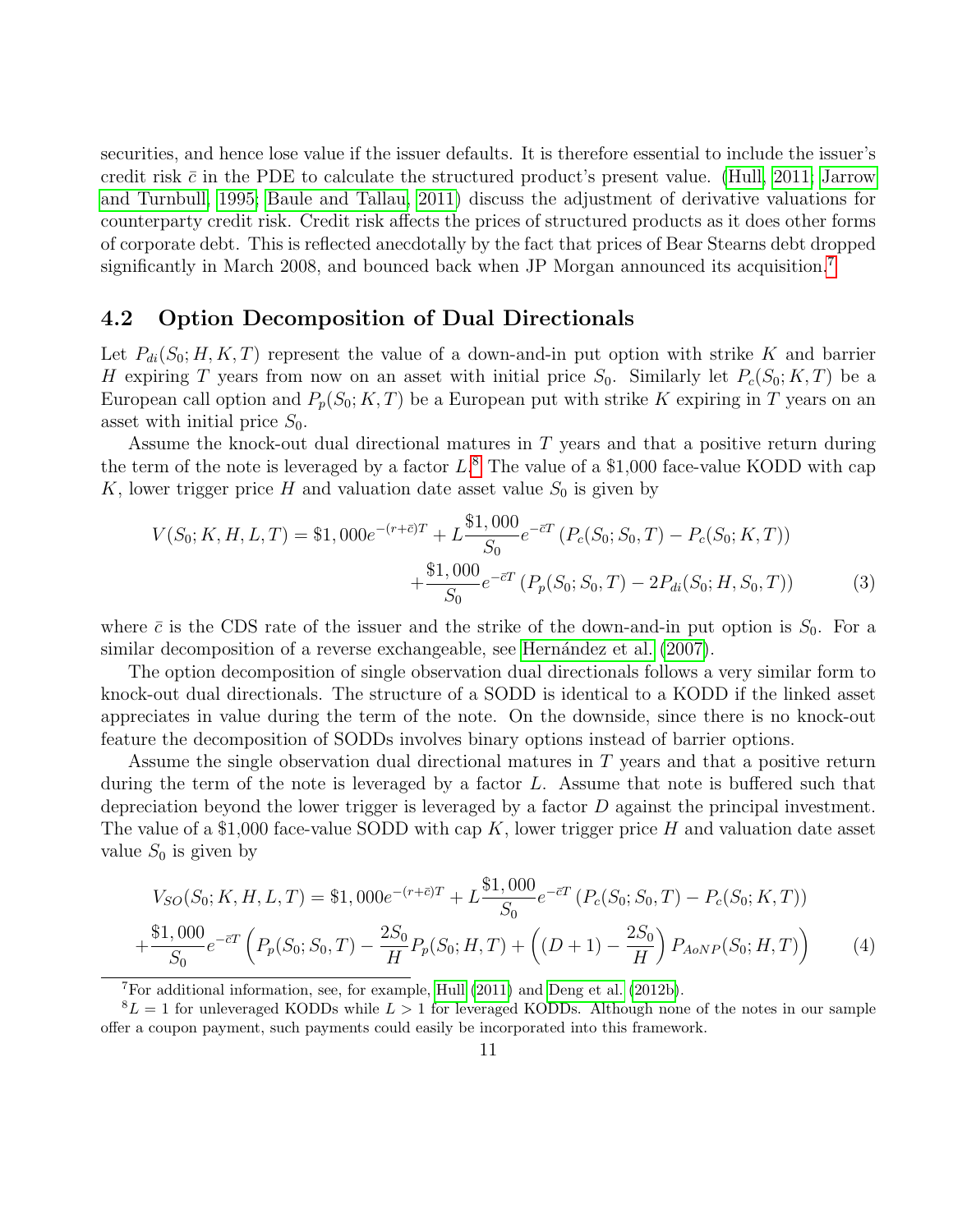where  $P_{AoNP}$  is an asset-or-nothing (binary) put option that delivers one unit of the underlying asset if the asset's spot is below the strike at maturity.

#### 4.3 Option Valuation

Dual directionals contain either a barrier option or a binary option. Barrier options can can be valued using the reflection lemma in [Carr and Chou](#page-16-4) [\(1997a\)](#page-16-4). In fact, [Carr and Chou](#page-16-5) [\(1997b\)](#page-16-5) give a formula for down-and-out contingent claims in terms of an equivalent payoff involving European options.[9](#page-11-0)

We have written the value of knock-out dual directionals in terms of a single barrier option – a down-and-in put option. Let  $P_{di}(S_0; H, K, T)$  represent the value of a down-and-in put option with strike K, barrier H expiring T years from now on an asset with current price  $S_0$ . Assume that the underlying asset has a log-normal return distribution with mean  $\mu = r - q - \sigma^2/2$  and variance  $\sigma^2$ . We assume that the risk-free rate and dividend yield are constant and continuously compounded and that the variance is constant as well. The option pays off like a vanilla put option if the barrier  $H$  has been hit before the option's expiration.

Following [Hull](#page-17-6) [\(2011\)](#page-17-6), the present value of a down-and-in put option is given by

<span id="page-11-1"></span>
$$
P_{di}(S_0; H, K, T) = Ke^{-rT} \Phi \left( \frac{\log(H/S_0) - \mu T}{\sigma \sqrt{T}} \right) - S_0 e^{-qT} \Phi \left( \frac{\log(H/S_0) - (\mu + \sigma^2) T}{\sigma \sqrt{T}} \right)
$$

$$
+ S_0 e^{-qT} \left( \frac{H}{S_0} \right)^{2\frac{\mu + \sigma^2}{\sigma^2}} \left[ \Phi \left( \frac{\log(H^2/S_0 K) + (\mu + \sigma^2) T}{\sigma \sqrt{T}} \right) - \Phi \left( \frac{\log(H/S_0) + (\mu + \sigma^2) T}{\sigma \sqrt{T}} \right) \right] \tag{5}
$$

$$
-Ke^{-rT} \left( \frac{H}{S_0} \right)^{2\frac{\mu}{\sigma^2}} \left[ \Phi \left( \frac{\log(H^2/S_0 K) + \mu T}{\sigma \sqrt{T}} \right) - \Phi \left( \frac{\log(H/S_0) + \mu T}{\sigma \sqrt{T}} \right) \right]
$$

where  $\Phi$  is the standard normal cumulative distribution function assuming that the knock-in level is lower than the strike price. For the down-and-in put options embedded in DDs, the strike is always equal to the initial asset price and the knock-in level is less than the strike  $(H < K = S_0)$ .

For completeness, the present value of a European call option is given by the conventional formula

$$
P_c(S_0; K, T) = S_0 e^{-qT} \Phi \left( \frac{\log(S_0/K) + (\mu + \sigma^2)T}{\sigma \sqrt{T}} \right) - Ke^{-rT} \Phi \left( \frac{\log(S_0/K) + \mu T}{\sigma \sqrt{T}} \right) \tag{6}
$$

while the present value of a European put option has the following conventional formula

$$
P_p(S_0; K, T) = Ke^{-rT} \Phi\left(\frac{\log(K/S_0) - \mu T}{\sigma \sqrt{T}}\right) - S_0 e^{-qT} \Phi\left(\frac{\log(K/S_0) - (\mu + \sigma^2)T}{\sigma \sqrt{T}}\right). \tag{7}
$$

<span id="page-11-0"></span><sup>9</sup>We write the path-dependent payoff function above in terms of an equivalent static payoff because there is evidence that the static hedge of a portfolio with path-dependent options is preferred over a dynamic hedging due to lower transaction costs [\(Tompkins, 1997\)](#page-17-8).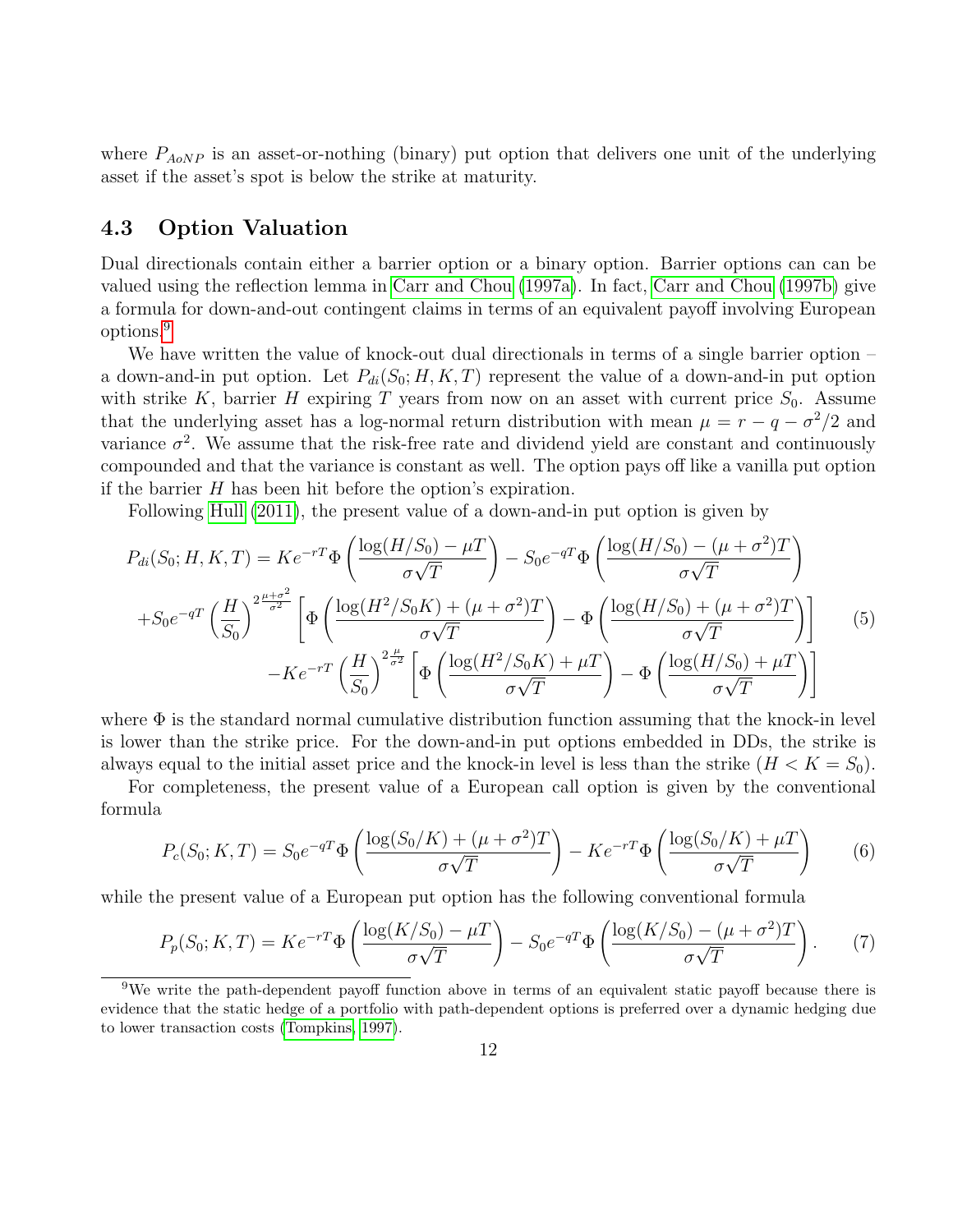The present value of a European asset-or-nothing put option is given by

<span id="page-12-0"></span>
$$
P_{AoNP}(S_0; K, T) = S_0 e^{-qT} \Phi \left( \frac{\log(K/S_0) - (\mu + \sigma^2) T}{\sigma \sqrt{T}} \right).
$$
 (8)

With Equations [\(5\)](#page-11-1) - [\(8\)](#page-12-0) and the decomposition in Equation [\(3\)](#page-10-2) for KODDs and in Equation [\(4\)](#page-10-3) for SODDs, we have an analytic formula to value dual directionals. In the next section, we will compute the value of a few example DDs using parameters from 424B2's filed with the SEC. Extending this framework to include stochastic volatility – such as in the variance gamma model – is trivial given our previous work on the subject [Deng et al.](#page-17-9) [\(2012a\)](#page-17-9) and would not change the qualitative results.

### 5 Example Valuations of Dual Directionals

#### 5.1 Knock-out Dual Directional without Leverage

On November 21, 2012, JP Morgan Chase issued an unleveraged \$8.4 million DD linked to iShares MSCI Emerging Markets Index Fund (CUSIP: 48125VCS7).[10](#page-12-1) The lower barrier becomes effective when the underlying asset (EEM) experiences a 35% decrease in value and the cap on the upside return becomes effective at 29%. The underwriting fee on this note was 3%. The final observation date for the note is May 16, 2013. The payout diagram for this example product is shown in Figure [6.](#page-12-2)

<span id="page-12-2"></span>



As of the pricing date, EEM's dividend yield was 2.15%, its price was \$39.39, and the one year put implied volatility of the fund was 35%. The one year swap rate (USSW1) was 0.72% and

<span id="page-12-1"></span> $^{10}$ <http://www.sec.gov/Archives/edgar/data/19617/000119312511317247/d258311d424b2.htm>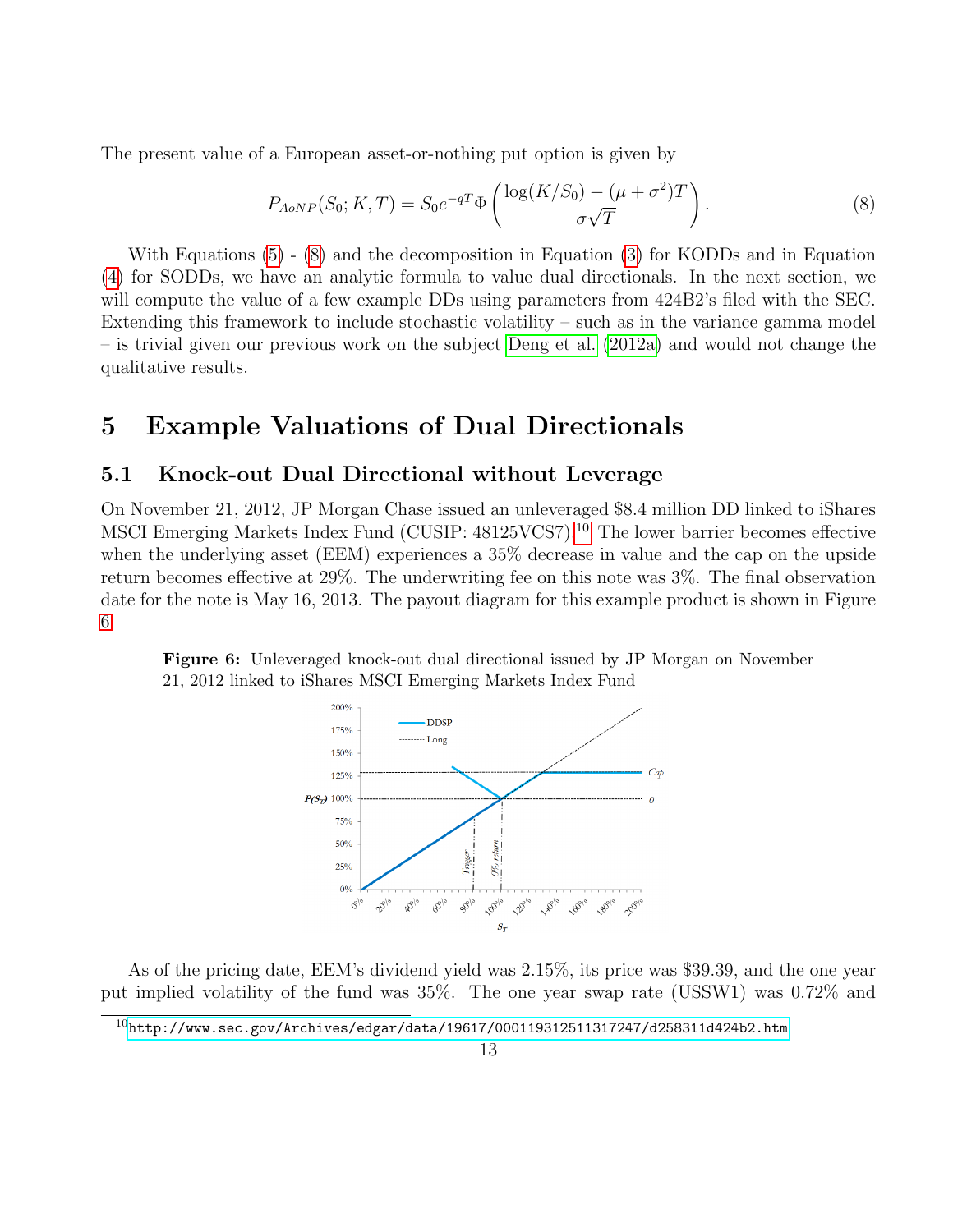the two year swap rate (USSW2) was 0.76%. We linearly interpolated these rates to produce a risk-free rate of 0.74%. JP Morgan Chase's one year CDS rate as of the pricing date was 0.95%.

We find that these EEM-linked DD notes were worth \$943.85 per \$1,000 when issued by JP Morgan Chase. The net proceeds to the issuer was \$970.00 and therefore the premium JP Morgan Chase charged for the product was \$26.15 (\$970.00 - \$943.85). As a result of this issuance, JP Morgan Chase priced in a gross profit of  $$219,625.07<sup>11</sup>$  $$219,625.07<sup>11</sup>$  $$219,625.07<sup>11</sup>$ 

#### 5.2 Knock-out Dual Directional with Leverage

On August 21, 2012, Credit Suisse issued a leveraged knock-out \$1 million DD (CUSIP: 22546TXB2) linked to the S&P 500 Index.<sup>[12](#page-13-1)</sup> The lower barrier becomes effective when the S&P 500 Index experiences a 30% decrease in value and the cap on the upside returns becomes effective at 17.5%. The leverage factor is 1.5 (resulting in a 26.25% maximum upside return) and the underwriting fee on this note was 3%. The final observation date for the note is February 18, 2015. The payout diagram for this example product is shown in Figure [7.](#page-13-2)

<span id="page-13-2"></span>Figure 7: Leveraged knock-out dual directional issued by Credit Suisse on August 21, 2012 linked to the S&P 500 Index



As of the issue date, the S&P 500's dividend yield was 2.1%, its level was 1415.51, and the two year put implied volatility of the S&P 500 was 21.9%. The two year swap rate (USSW2) was 0.50% and the three year swap rate (USSW3) was 0.62%. We linearly interpolated these rates to produce a risk-free rate of 0.56%. Credit Suisse's two year CDS rate as of the issue date was 1%.

We find that the notes were worth \$944.11 per \$1000 when issued by Credit Suisse. The net proceeds to the issuer was \$970 and therefore the premium Citigroup charged for the product was

<span id="page-13-0"></span><sup>&</sup>lt;sup>11</sup>For our Monte Carlo simulations, we followed procedures substantially similar to [Glasserman](#page-17-10) [\(2003\)](#page-17-10), using 100,000 simulations and increasing the frequency of observations to confirm convergence to the analytic result.

<span id="page-13-1"></span> $^{12}$ [http://www.sec.gov/Archives/edgar/data/1053092/000095010312004245/dp32342\\_424b2-u696.htm](http://www.sec.gov/Archives/edgar/data/1053092/000095010312004245/dp32342_424b2-u696.htm)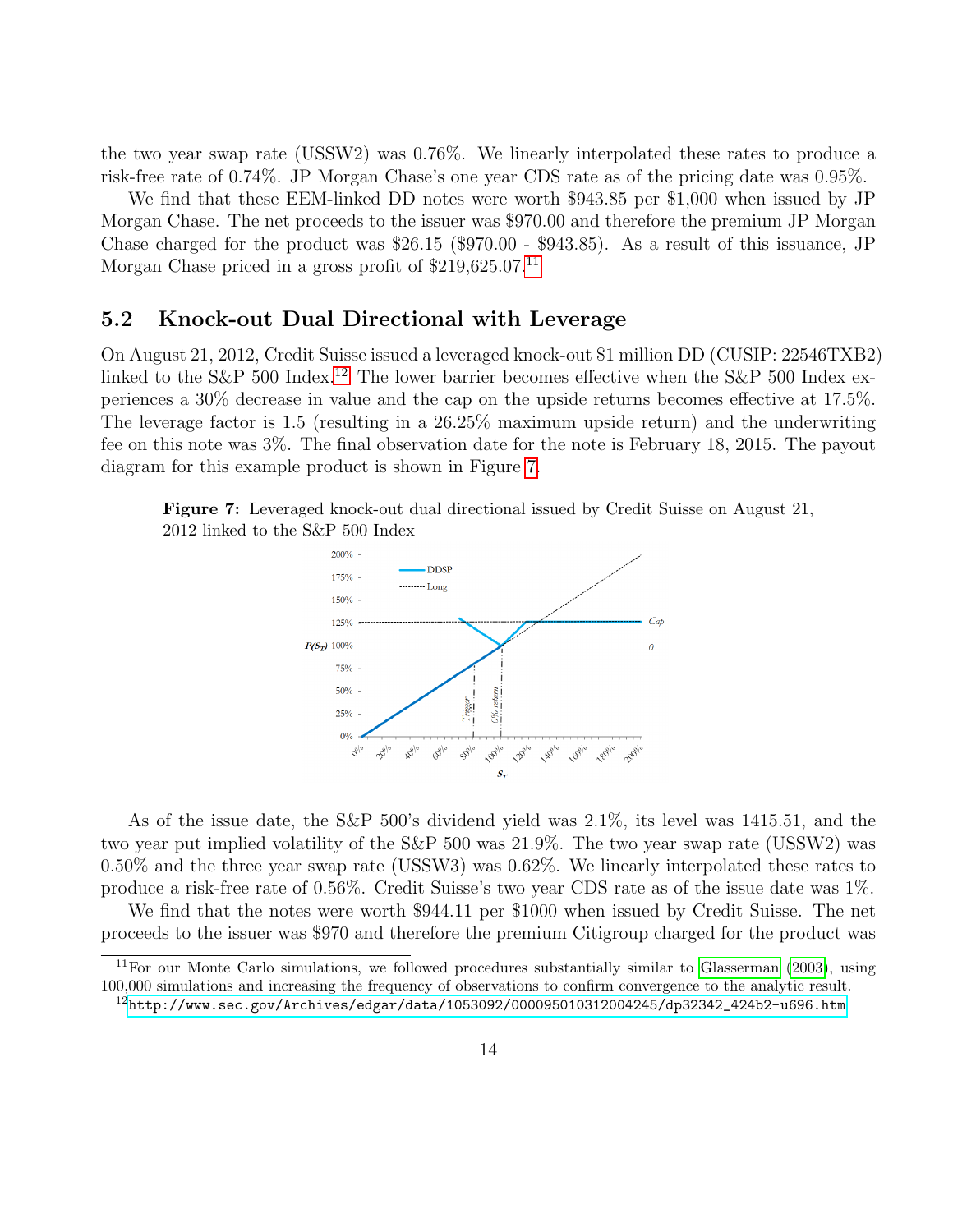$$25.89$  (\$970 - \$944.11), or nearly 3% of the face value. As a result of this issuance, Credit Suisse priced in a gross profit of \$25,890.95.

#### 5.3 Single Observation Dual Directional

On October 2, 2012, Citigroup issued \$4.125 million in Dual Directional Trigger PLUS notes (CUSIP: 17318Q582) linked to the Financial Select Sector SPDR Fund (XLF).[13](#page-14-0) The lower barrier becomes effective if XLF experiences a 20% decrease in value and the cap on the upside returns becomes effective at 15.33%. The upside leverage factor is 1.5 (resulting in a 23% maximum upside return) and the underwriting fee on this note was 2.25%. The final observation date for the note is September 24, 2014. The payout diagram for this example product is shown in Figure [8.](#page-14-1)

<span id="page-14-1"></span>



As of the issue date, XLF's dividend yield was 1.69%, its price was \$15.64, and the two year put implied volatility of XLF shares was 26.55%. The two year swap rate (USSW2) was 0.40%. Citigroup's two year CDS rate as of the issue date was 103 basis points.

We find that the notes were worth \$9.37 per \$10 when issued by Citigroup. The net proceeds to the issuer were \$0.405 per \$10 and therefore the premium Citigroup charged for the product was more than 4% of the face value of the notes. As a result of this issuance, Citigroup priced in a gross profit of \$167,057.64.

#### 5.4 Summary of Valuations

We valued a set of 103 dual directional structured products representing all DDs issued with unique CUSIPs linked to equities or equities indexes. Five of the 125 dual directionals in our original sample were not valued since these products were issued on Brent crude futures and the

<span id="page-14-0"></span> $13$ [http://www.sec.gov/Archives/edgar/data/831001/000095010312005071/dp33215\\_424b2-xlf.htm](http://www.sec.gov/Archives/edgar/data/831001/000095010312005071/dp33215_424b2-xlf.htm)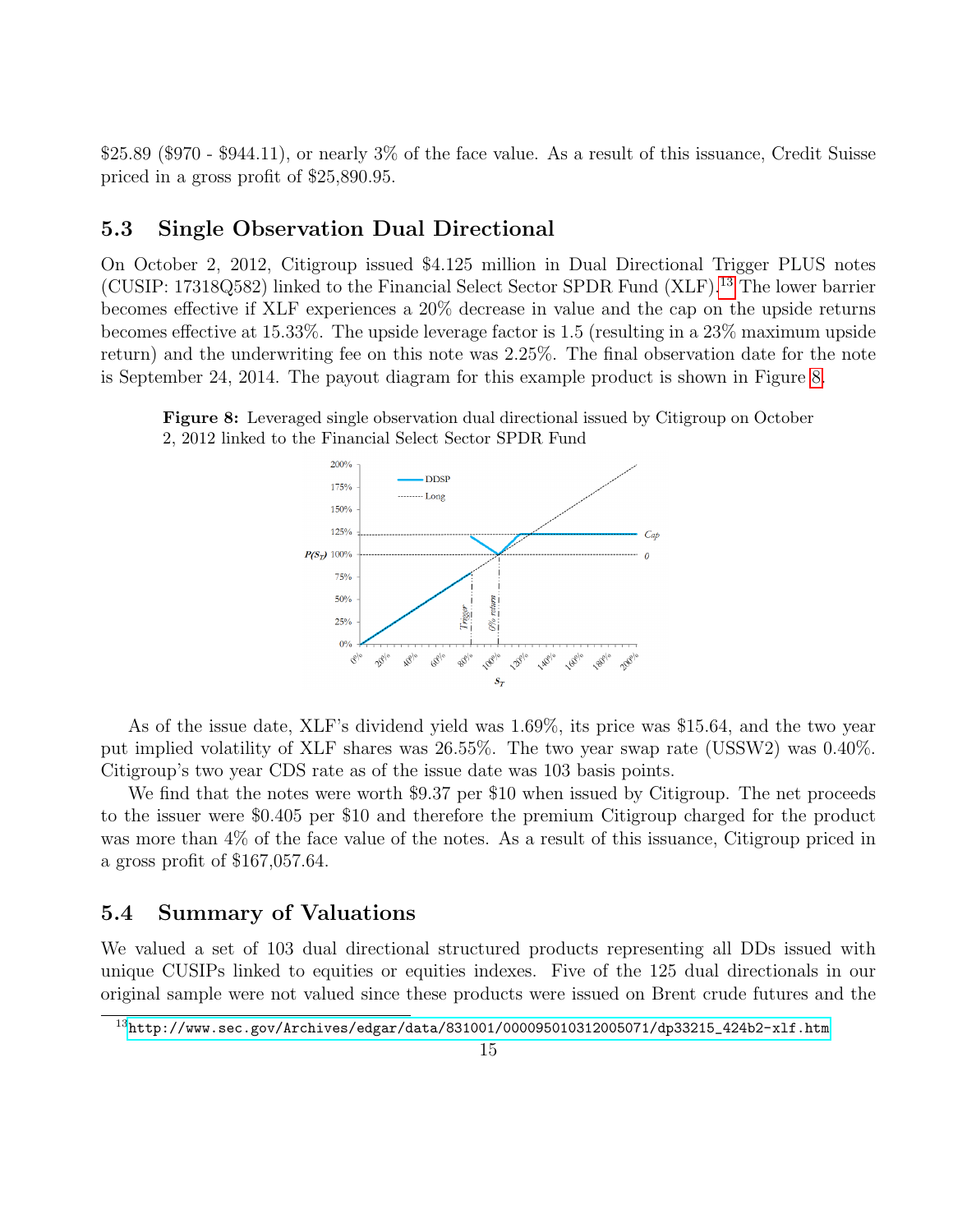assumption of geometric Brownian motion for these contracts is not well-motivated. In addition, 17 of the dual directionals were not valued due to data limitations – for example, no CDS rate data. As a result, we valued 103 dual directional structured products.

The valuation results produced according to the formulas presented in the previous section were independently verified using numerical simulations. A summary of our valuation results for all dual directionals can be found in Table [4.](#page-15-0)

<span id="page-15-0"></span>Table 4: Average dual directional value per \$1,000 invested for each issuer and underlying (number of products in each subgroup is denoted parenthetically)

| Issuer               | Model Value $\parallel$ Underlying |              | Model Value |
|----------------------|------------------------------------|--------------|-------------|
| Goldman Sachs (11)   | \$965.52                           | SPX(59)      | \$969.96    |
| JP Morgan Chase (38) | \$974.81                           | AAPL $(16)$  | \$955.43    |
| Credit Suisse (19)   | \$965.24                           | EEM(8)       | \$961.81    |
| Other $(35)$         | \$948.29                           | Other $(13)$ | \$949.23    |
| Average:             | \$963.04                           | Average:     | \$963.04    |

On average, the leveraged dual directionals in our sample have a lower issue date valuation  $(95.4\%)$  than their unleveraged counterparts  $(97.3\%)$ .<sup>[14](#page-15-1)</sup> Although the leverage may seem to only increase the upside potential, the longer average term for these notes (1.57 years versus 1.37) contributes to a lower issue date valuation. However, both types are issued at a premium to the face value even net of commissions on average. The profit priced into the notes was comparable to the commission for unleveraged products and nearly two times the commission for leveraged products. The average knock-out dual directional had a higher issue date valuation (97.3%) than the average single observation dual directional  $(95.7\%)$ .<sup>[15](#page-15-2)</sup> Table [5](#page-15-3) summarizes the value of dual directionals.

<span id="page-15-3"></span>Table 5: Average dual directional value per \$1,000 invested for each issuer and underlying (number of products in each subgroup is denoted parenthetically)

|                         |          | Knock-Out Single Observation   Average |          |
|-------------------------|----------|----------------------------------------|----------|
| Leveraged               | \$959.23 | \$953.23                               | \$954.00 |
| Unleveraged $\parallel$ | \$976.70 | \$967.40                               | \$973.41 |
| Average                 | \$973.48 | \$956.94                               | \$963.04 |

<span id="page-15-2"></span><span id="page-15-1"></span><sup>14</sup>A difference of means test reveals that this difference is statistically significant ( $p < 0.001$ ).

<sup>&</sup>lt;sup>15</sup>A difference of means test shows that this difference is statistically significant ( $p < 0.005$ ). This is perhaps a reason that single observation dual directionals are more frequently issued.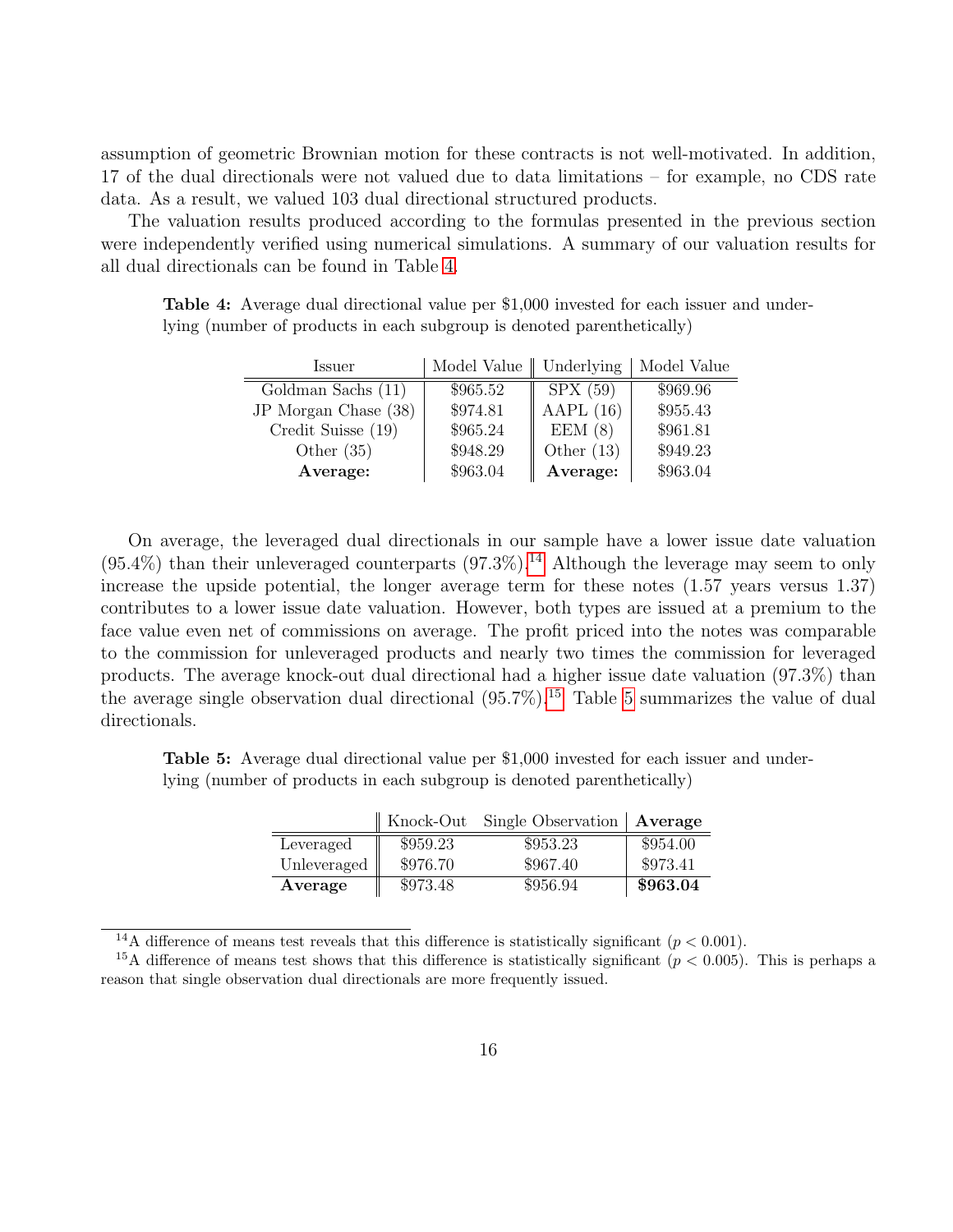## 6 Discussion

In this paper, we extend our analysis and valuation of ARBNs to include a new type of product, dual directionals, that are also linked to the absolute return of an underlying asset within a particular range but lack principal protection. These products have yet to be fully described by the literature, and we provide a summary of the market for DDs up to December 2012 as well as a full decomposition of these notes and valuations using analytical and Monte Carlo approaches.

Having valued nearly all dual directional structured products registered with the SEC through 2012, our results indicate that like many types of structured products, DDs tend to be priced at a significant premium to present value across issuers and underlying securities. We find that dual directionals with leverage on positive returns have a significantly lower average value than their unleveraged counterparts. Finally, we found that the average SODD tends to have an issue date valuation significantly lower than the average KODD.

The issuance of DDs has increased significantly in 2012, and several reports have described DDs as non-directional exposure to the underlying asset.<sup>[16](#page-16-6)</sup> However, the actual exposure these notes offer is highly complex and dependent on several factors, including the implied volatility of the underlying but also the creditworthiness of the issuer, dividend rates, trigger levels, and the term of the note. We demonstrated that banks charge an average premium of approximately 2.2% above their stated commission levels, suggesting DDs may not be suitable for unsophisticated investors.

### References

- <span id="page-16-3"></span>R. Baule and C. Tallau. The pricing of path-dependent structured financial retail products: The case of bonus certificates. Journal of Derivatives, 18:54–71, 2011.
- <span id="page-16-2"></span>F. Black and M. Scholes. The pricing of options and corporate liabilities. Journal of Political Economy, 81:637–654, 1973.
- <span id="page-16-4"></span>P. Carr and A. Chou. Breaking barriers. RISK, 10:139–145, 1997a.
- <span id="page-16-5"></span>P. Carr and A. Chou. Hedging complex barrier options. 1997b. Working paper.
- <span id="page-16-0"></span>G. Deng, C. McCann, and E. O'Neal. What TiVo and JP Morgan teach us about reverse convertibles. 2010. SLCG working paper, available at http://www.slcg.com/.
- <span id="page-16-1"></span>G. Deng, I. Guedj, J. Mallett, and C. McCann. The anatomy of absolute return barrier notes. The Journal of Derivatives, 19:61–70, 2011.

<span id="page-16-6"></span><sup>16</sup>See, for example, [Hampson](#page-17-11) [\(2012\)](#page-17-11) and [Robinson](#page-17-12) [\(2012\)](#page-17-12).